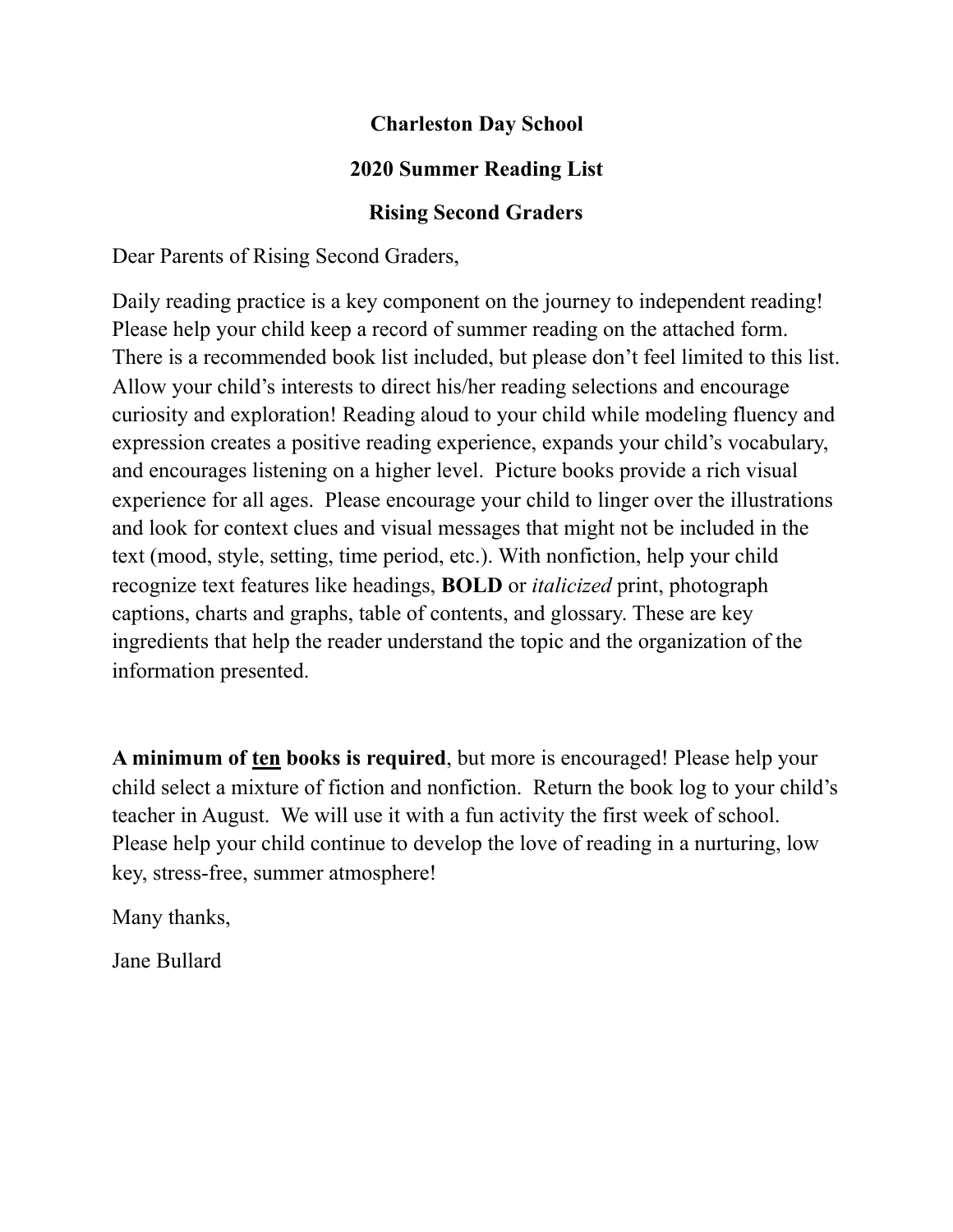|              |        |                        | summer reading log      |               |   |   |
|--------------|--------|------------------------|-------------------------|---------------|---|---|
| <b>Title</b> | Author | <b>Date</b><br>Started | Date<br><b>Finished</b> | <b>Rating</b> |   |   |
|              |        |                        |                         | C             | ⊜ | ⊛ |
|              |        |                        |                         | C             | ≘ | ☺ |
|              |        |                        |                         | C             | ☺ | ⊛ |
|              |        |                        |                         | C             | E | ⊛ |
|              |        |                        |                         | C             | ⊜ | ⊛ |
|              |        |                        |                         | G             | ⊜ | ⊛ |
|              |        |                        |                         | C             | ⊜ | ☺ |
|              |        |                        |                         | C             | ⊜ | ☺ |
|              |        |                        |                         | 0             | ⊜ | 3 |
|              |        |                        |                         | C             | Œ | ⊛ |

n in

\* Add more pages as needed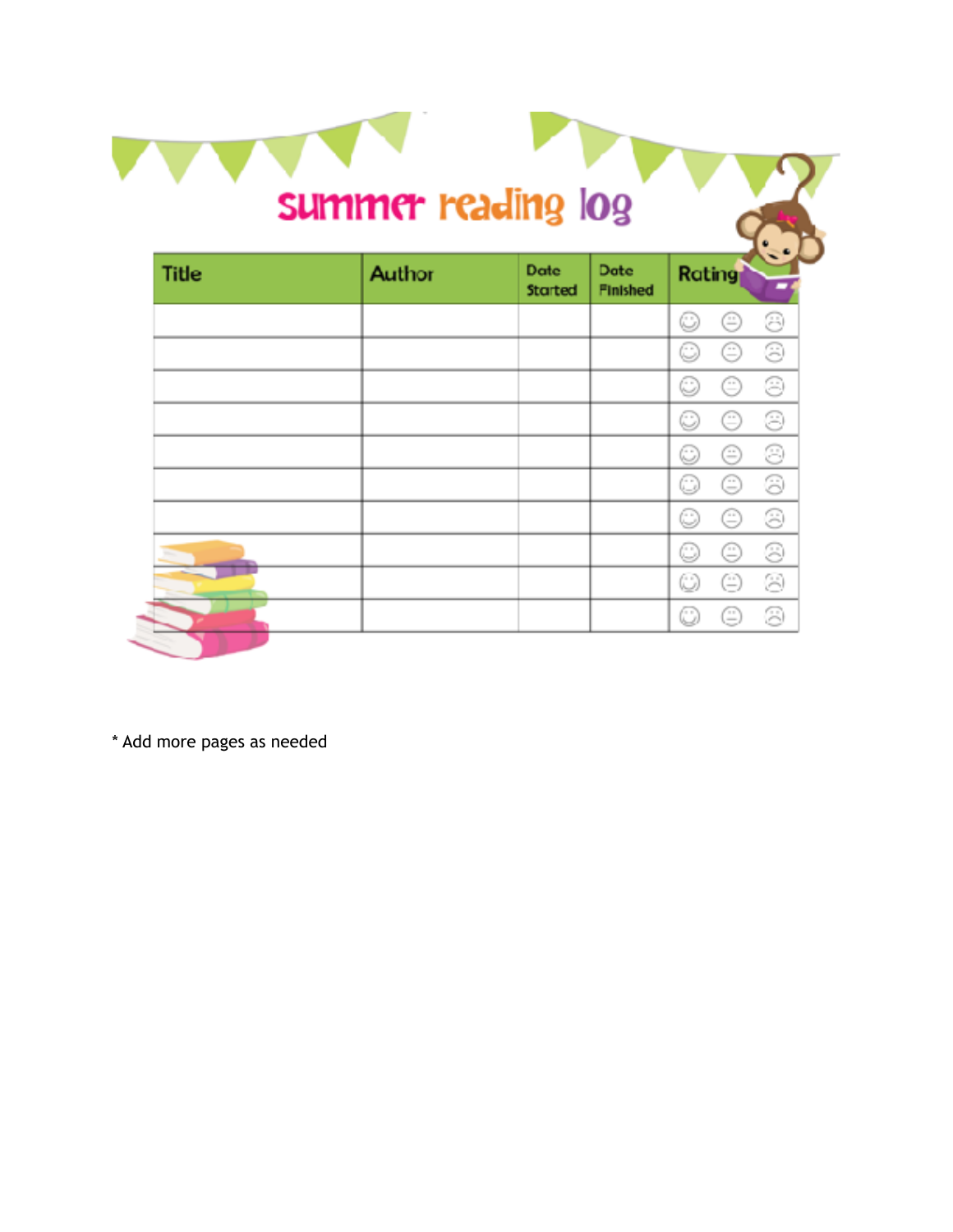# Second Grade Summer Reading List Suggestions:

7 Ate 9: The Untold Story By Tara Lazar

After the Fall: How Humpty Dumpty Got Back Up Again By Dan Santat

All the Way to Havana By Margarita Engle

Baabwaa & Wooliam By David Elliott

Be Quiet! By Ryan T. Higgins

Before She Was Harriet By Lesa Cline-Ransome

Billy Bloo is Stuck in Goo By Jennifer Hamburg

Bizzy Mizz Lizzie By David Shannon

Creepy Pair of Underwear! By Aaron Reynolds

Dad and the Dinosaur By Gennifer Choldenko

Happy Dreamer By Peter H. Reynolds

Hattie & Hudson By Chris Van Dusen

Jabari Jumps By Gaia Cornwall

Jack and the Beanstalk and the French Fries By Mark Teague

The Legend of Rock Paper Scissors By Drew Daywalt

Let the Children March By Monica Clark-Robinson

Poor Louie By Tony Fucile

Remembering Vera By Patricia Polacco

Shawn Loves Sharks By Curtis Manley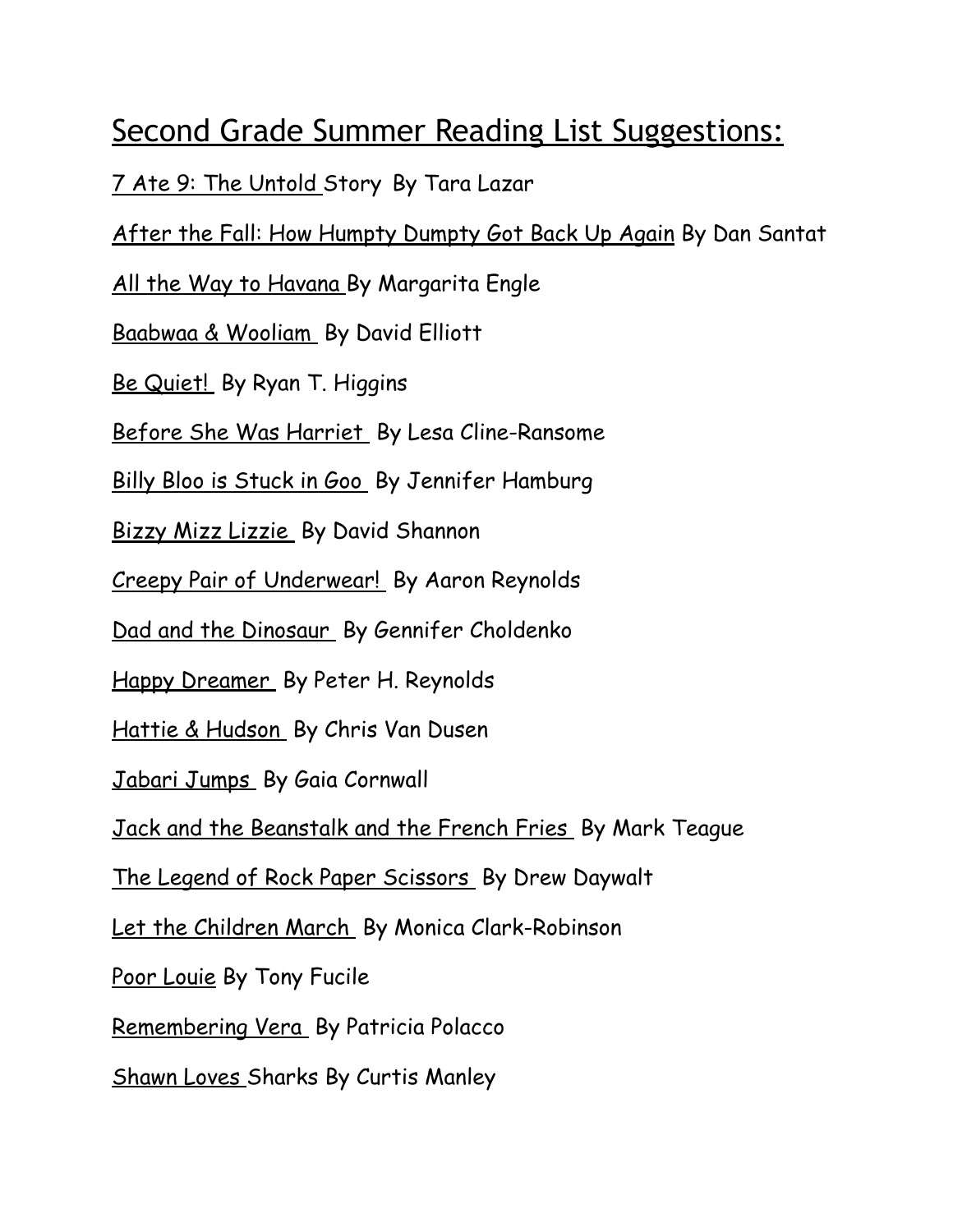## Thirsty, Thirsty Elephants By Sandra Markle

## **More Choices:**

### **Biographies**

| Adler, David A.        | A Picture Book of  series of biographies      |
|------------------------|-----------------------------------------------|
| Various Authors        | Ready-to-Read Childhood of Famous Americans   |
| Various Authors        | Ready-to-Read Stories of Famous Americans     |
| <b>Various Authors</b> | Legendary Heroes of the Wild West             |
| Various Authors        | Dorling Kindersley Readers - biography series |
| Various Authors        | Step-Into-Reading - biography series          |

### **Historical Fiction**

| Osborne, Mary Pope | The Magic Treehouse series |
|--------------------|----------------------------|
|                    |                            |

### **Mysteries**

| Preller, James         | Jigsaw Jones series         |
|------------------------|-----------------------------|
| Quackenbush, Robert M. | Detective Mole series       |
| Sobol, Donald J.       | Encyclopedia Brown series   |
| Cole, Joanna           | The Magic School Bus series |
| Grolier's Publishers   | Nature's Children series    |